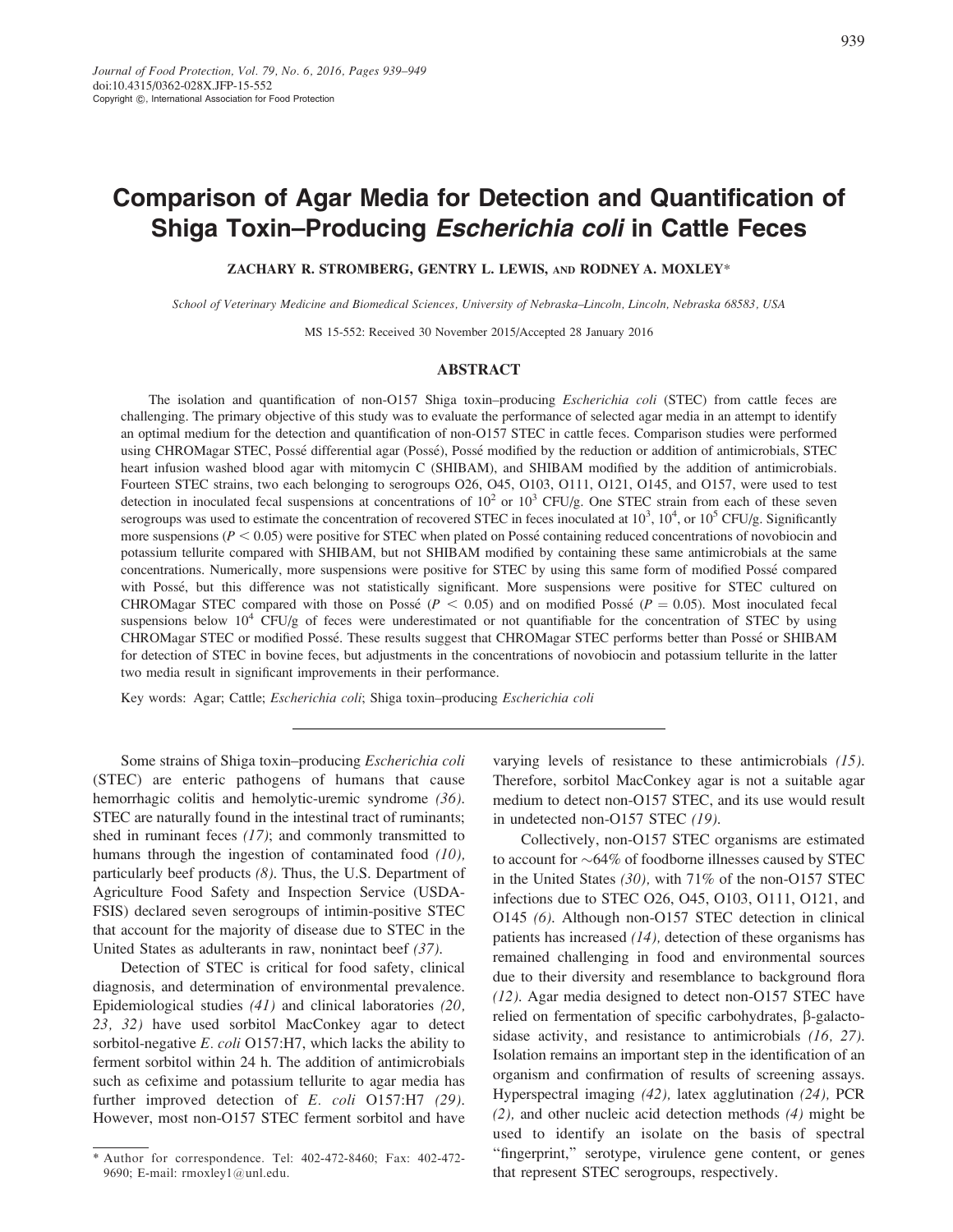Concentration estimates of STEC are important for assessing the risk of STEC in the food chain (9). Concentration has been determined by use of spiral plate methods for STEC O157:H7 (3, 28) or real-time PCR assays that quantify total STEC load or specific serogroups of STEC  $(1, 7, 22, 31)$ . Real-time PCR assays using multiple targets can detect genes contributed by multiple organisms. Presence of background organisms that contain some, but not all, of the gene targets often leads to overestimation of STEC concentration in a sample. To determine the concentration of certain STEC serogroups, organism isolation by spiral plating could be used to determine whether the O-group, Shiga toxin  $(stx)$ , and intimin  $(eae)$ genes were all contributed from one organism.

The primary objective of this study was to evaluate the performance of selected agar media in an attempt to identify an optimal medium for the detection and quantification in cattle feces of those non-O157 STEC that constitute adulterants in raw, nonintact beef by the USDA-FSIS. In addition, we addressed the same media for detection and quantification of STEC O157:H7 because it, too, is an adulterant. Hence, this study evaluated the performance of selected agar media for the detection and quantification of STECs O26, O45, O103, O111, O121, O145, and O157 (STEC-7) in cattle feces. This study compared CHROMagar STEC, Possé differential agar (Possé) (27), modifications of Possé, STEC heart infusion washed blood agar with mitomycin C (SHIBAM), and a modification of SHIBAM for the detection of STEC-7 in inoculated cattle fecal suspensions. In addition, CHROMagar STEC and a modification of Possé were used to establish a quantification method for STEC-7 in inoculated cattle fecal suspensions by spiral plating.

## MATERIALS AND METHODS

Bacterial strains and preparation of inoculum. All strains used in this study were STEC strains. They were obtained either from Dr. Shannon Manning (Michigan State University), Dr. David Renter (Kansas State University), Dr. John Luchansky (USDA, Agricultural Research Service, Eastern Regional Research Center), or our laboratory collection. Frozen stock cultures (-80°C) of strains were streaked onto Luria-Bertani agar plates (Luria-Bertani broth, Miller [BD, Sparks, MD] containing 15.0 g/liter of agar) without antibiotics or with 100 mg/liter rifampin (Sigma, St. Louis, MO) and incubated at  $37^{\circ}$ C for 24 h. Single colonies of wild-type or rifampin-resistant strains were inoculated into Luria-Bertani broth without or with 100 mg/liter rifampin, respectively, and then incubated for 24 h at 37°C in static cultures. Serial 10-fold dilutions of inocula were prepared in buffered peptone water (BPW) and used to inoculate fecal suspensions at concentrations of  $10^2$  or  $10^3$  CFU/g of feces for detection studies and  $10^3$ ,  $10^4$ , or  $10^5$ CFU/g of feces for quantification studies. BPW was used as an uninoculated control.

Sample collection. Fecal samples from fresh floor pats voided by steers housed one per pen in an enclosed, environmentally controlled animal containment facility at the University of Nebraska–Lincoln were collected and processed as described previously (35). Samples of feces originating from eight different steers on 11 dates were used in the experiments. In brief, 1 g of cattle feces was suspended in 9 ml of E. coli broth (Oxoid Ltd., Hampshire, UK) and vortexed for 1 min. After inoculation, fecal suspensions were vortexed for 20 s and enriched for 6 h at  $40^{\circ}$ C in a static culture.

Agar media. Agar media and their designations are listed in Table 1. CHROMagar STEC (DRG Int., Springfield, NJ) was prepared according to the manufacturer's instructions, and CHROMagar STEC with rifampin was prepared by adding rifampin at 100 mg/liter and no CHROMagar STEC supplement. Possé differential medium was prepared as described previously  $(27)$ . The first modified form of Possé differential medium was made by reducing the concentrations of novobiocin (Sigma) from 8.0 to 5.0 mg/liter and potassium tellurite (Sigma) from 2.5 to 0.15 mg/liter, and by adding cefixime trihydrate (Sigma) at 0.05 mg/liter  $(mPossé1)$ . A second modified form of Possé as described by Stromberg et al. (33) was made by reducing novobiocin from 8.0 to 5.0 mg/liter and potassium tellurite from 2.5 to 0.5 mg/liter (mPossé2). Modified Possé with rifampin was prepared by adding rifampin to Possé differential agar at 100 mg/liter, with reduced bile salts (1.5 g/liter), and containing no novobiocin or potassium tellurite. SHIBAM was prepared as described in the U.S. Food and Drug Administration (FDA) Bacteriological Analytical Manual (11) and modified by adding novobiocin and potassium tellurite at 5.0 and 0.5 mg/liter, respectively (mSHIBAM).

Detection of STEC-7 on mPossé2 and SHIBAM. Two independent experiments were performed to compare mPossé2 and SHIBAM for the detection of STEC. After fecal suspensions were inoculated and enriched in  $E.$  coli broth for 6 h, 490- $\mu$ l aliquots were diluted in 490  $\mu$ l of phosphate-buffered saline with 0.05% Tween 20 and subjected to three separate immunomagnetic separation (IMS) treatments by using a KingFisher Flex Magnetic Particle Processor (Thermo Scientific, Waltham, MA). The first treatment consisted of 20  $\mu$ l of anti–E. coli O157 IMS Dynabeads (Invitrogen, Carlsbad, CA); the second treatment used a 20-µl pool of O103, O111, and O145 IMS beads (Abraxis LLC, Warminster, PA); and the third treatment used a 20-µl pool of O26, O45, and O121 IMS beads (Abraxis). After IMS, the beads were dropped into 1.0 ml of BPW. The bead suspension was serial diluted in BPW, and 50 µl of each bead suspension diluted 100-fold was spread plated onto mPossé2 and SHIBAM and incubated at 37°C for 18 h. On mPossé2,  $\leq$  20 red/blue-purple and green colonies were picked and 20 enterohemolytic colonies were picked from SHIBAM. Colonies were suspended in 50 µl of water and heated for 10 min at  $95^{\circ}$ C for use as DNA template in PCR reactions. Five colonies were pooled and tested by PCR for stx by using the methods of Monday et al. (25). Individual colonies from PCRpositive pools were tested by multiplex PCR to confirm that the isolates were the inoculum strain. The multiplex PCR tested for genes individually representing the seven STEC-7 serogroups and four virulence genes, namely,  $stx_1, stx_2$ , enterohemorrhagic E. colihemolysin (ehxA), and eae (2). However, the protocol was modified by replacing primers for eae and O111 with primers described by Blanco et al. (5) and Noll et al. (26), respectively. Each reaction contained 10 µl of iQ multiplex powermix (Bio-Rad, Hercules, CA), 1 µl of all primers mixed, resulting in final primer concentrations of 0.21  $\mu$ M; 2  $\mu$ l of water; and 7  $\mu$ l of DNA template. The following reaction conditions were used for PCR: 94°C for 5 min, followed by 28 cycles of 94°C for 30 s and 67°C for 80 s, with a final extension at  $68^{\circ}$ C for 7 min. Visualization of PCR amplicons was performed on a QIAxcel Advanced system (QIAGEN, Valencia, CA) by using a QIAxcel DNA screening kit (QIAGEN).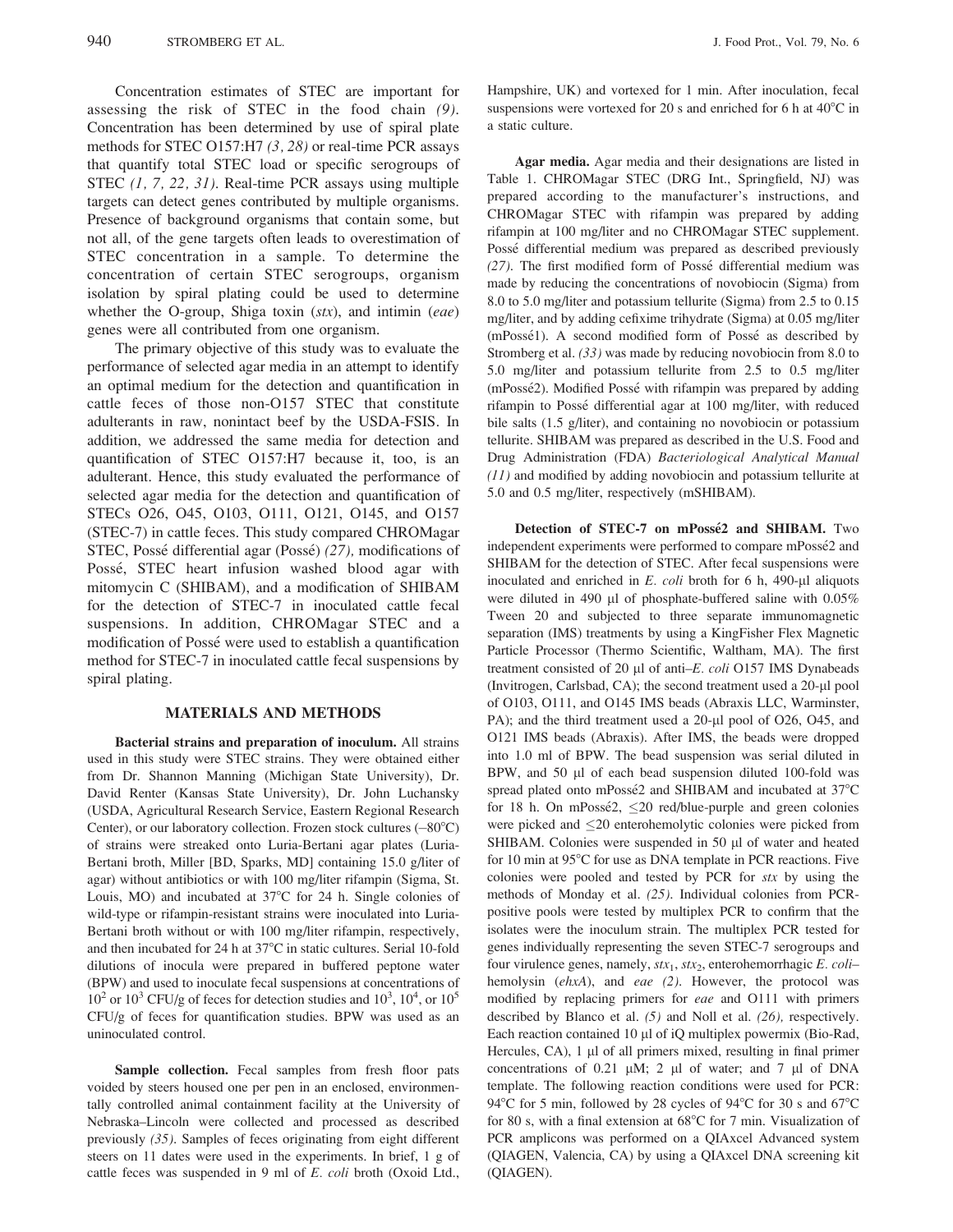### TABLE 1. List of agar media

|                                                       |                                   |                                          |                                   |                                   | Antimicrobial concn (mg/liter)    |                                   |
|-------------------------------------------------------|-----------------------------------|------------------------------------------|-----------------------------------|-----------------------------------|-----------------------------------|-----------------------------------|
| Agar media                                            | Designation                       | Colony<br>phenotype                      | Cefixime                          | Novobiocin                        | Potassium tellurite               | Rifampin                          |
| <b>CHROMagar STEC</b>                                 | <b>CHROMagar STEC</b>             | Mauve                                    | Unknown <sup><math>a</math></sup> | Unknown <sup><math>a</math></sup> | Unknown <sup><math>a</math></sup> | Unknown <sup><math>a</math></sup> |
| <b>CHROMagar STEC</b><br>with rifampin                | <b>CHROMagar</b><br>STEC plus Rif | Mauve                                    | 0.0 <sup>b</sup>                  | 0.0 <sup>b</sup>                  | 0.0 <sup>b</sup>                  | $100.0^{b}$                       |
| Possé differential agar                               | Possé                             | Blue-purple,<br>red-purple,<br>and green | 0.0                               | 8.0                               | 2.5                               | 0.0                               |
| Modified Possé differential<br>agar with rifampin     | mPossé plus Rif                   | Blue-purple,<br>red-purple,<br>and green | 0.0                               | 0.0                               | 0.0                               | 100.0                             |
| Modified Possé differential<br>agar 1                 | mPossé1                           | Blue-purple,<br>red-purple,<br>and green | 0.05                              | 5.0                               | 0.15                              | 0.0                               |
| Modified Possé differential<br>agar 2                 | mPossé2                           | Blue-purple,<br>red-purple,<br>and green | 0.0                               | 5.0                               | 0.5                               | 0.0                               |
| STEC heart infusion agar<br>with mitomycin C          | <b>SHIBAM</b>                     | Enterohemolytic                          | 0.0                               | 0.0                               | 0.0                               | 0.0                               |
| Modified STEC heart infusion<br>agar with mitomycin C | mSHIBAM                           | Enterohemolytic                          | 0.0                               | 5.0                               | 0.5                               | 0.0                               |

<sup>a</sup> CHROMagar STEC base and supplement are proprietary formulations. CHROMagar STEC was prepared by adding the supplement to the base according to the manufacturer's directions.

 $b$  CHROMagar STEC with rifampin was prepared by adding rifampin and no supplement to the base. The antimicrobial concentration shown is the amount added to the base.

Detection of STEC-7 on mPossé2 and mSHIBAM. Three independent experiments were performed to compare mPosse2 and ´ mSHIBAM for the detection of STEC. Fecal suspensions were processed and colonies were tested as described for the comparison between mPossé2 and SHIBAM, with a minor modification. After IMS, the bead suspension was dropped into 1.0 ml of BPW and serial diluted in BPW. Fifty microliters of nondiluted or 10-fold diluted bead suspension was spread plated onto mPossé2 and 50  $\mu$ l of 100-fold bead suspension was spread plated onto mSHIBAM and incubated at 37 $\degree$ C for 18 h. On mPossé2,  $\leq$ 20 red/blue-purple and green colonies were picked and  $\leq$ 20 enterohemolytic colonies were picked from mSHIBAM. Colonies were tested by multiplex PCR as described above (2, 5, 26).

Detection of STEC-7 on CHROMagar STEC, Posse,´ mPossé1, and mPossé2. Two independent experiments were performed to compare CHROMagar STEC, Possé, mPossé1, and mPossé2 for the detection of STEC. After enrichment, separate aliquots were subjected to IMS treatments with 20 µl of each IMS bead type: O26, O45, O103, O111, O121, O145, and O157. After IMS, the beads were dropped into 1.0 ml of BPW and diluted 10 and 100-fold in BPW. Fifty microliters of each bead suspension was spread plated onto each agar and incubated at 37°C for 18 h. Colonies were picked from plates containing 25 to 250 colonies. On Possé, mPossé1, and mPossé2 plates inoculated with O26, O45, O103, O111, or O157 IMS beads, six or fewer red/bluepurple colonies were picked and for those inoculated with O121 or O145 IMS beads, six or fewer red/blue-purple and green colonies were picked. On CHROMagar STEC, six or fewer mauve colonies were picked per plate. Colonies were suspended in 50 µl of water and heated for 10 min at 95°C for use as DNA template in PCR reactions. Individual colonies were tested by multiplex PCR as described above (2, 5, 26).

Quantification of STEC-7 strains in inoculated cattle fecal suspensions. Rifampin-resistant STEC strains were used to estimate the concentration of STEC recovered on CHROMagar STEC and mPossé2 from inoculated fecal suspensions. Fecal suspensions were inoculated at a concentration of  $\sim 10^3$ ,  $10^4$ , or  $10^5$  CFU/g of feces in 9 ml of E. *coli* broth, and 50 µl of the unenriched culture was spiral plated in duplicate onto CHROMagar STEC, CHROMagar STEC with rifampin, mPosse2, and ´ mPossé with rifampin by using an Eddy Jet 2 spiral plater (Neutec, Farmingdale, NY). Red/blue-purple and green colonies were counted on mPossé2 and mPossé with rifampin plates and mauve colonies were counted on CHROMagar STEC and CHROMagar STEC with rifampin. In total, 10 or fewer colonies per plate of the target phenotype were picked, and each colony was suspended in 50 ll of water. The suspended colonies were heated for 10 min at 95 $\degree$ C and tested by multiplex PCR (2, 5, 26). Concentration was determined by the proportion of colonies that tested positive for Ogroup, stx, and eae that matched that of the inoculum.

Statistical analysis. Detection of STEC on different agar media was compared using a binary distribution in SAS version 9.3 (PROC GLIMMIX, SAS Institute Inc., Cary, NC). Statistically significant results are represented by values of  $P < 0.05$ .

## RESULTS

Agar comparison studies using inoculated cattle fecal suspensions. Two independent experiments were performed for the comparison between mPossé2 and SHIBAM for the recovery of STEC in inoculated fecal suspensions. Of the strains tested, 6 of 14 were detected on both agars, 7 of 14 were detected only on mPossé2, and 1 of 14 was not detected. STEC strains were detected in 11 of 28 fecal suspensions on mPossé2 and 2 of 28 on SHIBAM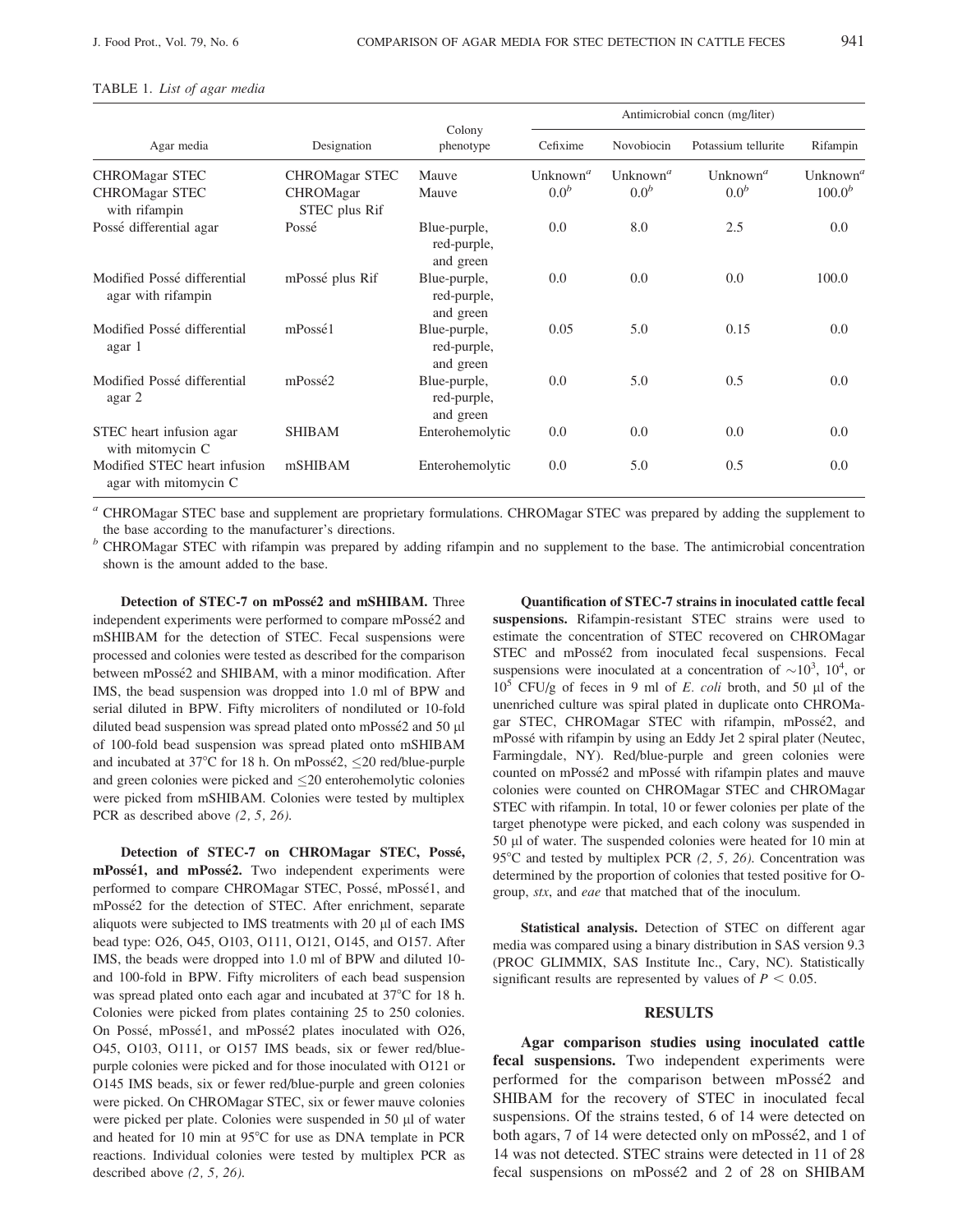when inoculated with  $10^2$  CFU/g, and in 17 of 28 fecal suspensions on mPossé2 and 4 of 28 on SHIBAM when inoculated with  $10^3$  CFU/g. In total, STEC strains were detected in 28 of 56 fecal suspensions when plated on mPossé2 compared with 6 of 56 when plated on SHIBAM (Table 2). mPossé2 detected significantly ( $P < 0.05$ ) more STEC-positive suspensions compared with SHIBAM.

In three independent experiments, mPossé2 and mSHI-BAM were compared for the recovery of STEC in inoculated fecal suspensions. Of the strains tested, 4 of 14 were recovered on mPossé2 alone, and 10 of 14 were not recovered on either agar. STEC strains were detected in 2 of 42 fecal suspensions on mPossé2 and 0 of 42 on mSHIBAM when inoculated with  $10^2$  CFU/g, and 4 of 42 fecal suspensions on mPossé2 and 0 of 42 on SHIBAM when inoculated with  $10<sup>3</sup>$  CFU/g. In total, STEC strains were detected in 6 of 84 fecal suspensions plated on mPossé2; however, no STEC were recovered when plated on mSHIBAM (Table 3). mPossé2 detected fewer STECpositive suspensions than in the previous comparison, and it did not detect significantly more STEC compared with mSHIBAM.

In two independent experiments, CHROMagar STEC, Possé, mPossé1, and mPossé2 were compared for the recovery of STEC in inoculated cattle feces. No strains were detected on all four media, 3 of 14 were recovered on CHROMagar STEC only, 3 of 14 were recovered on all except mPossé1, 2 of 14 were recovered on CHROMagar STEC and mPossé2 only, 1 of 14 was recovered on CHROMagar STEC and Possé only, 1 of 14 was recovered on all except Possé, and 4 of 14 were not recovered. STEC strains were detected in 9 of 28 fecal suspensions on CHROMagar STEC, 4 of 28 on Possé, 1 of 28 on mPossé1, and 4 of 28 on mPossé2 when inoculated with  $10^2$  CFU/g. When inoculated with  $10^3$  CFU/g, STEC were detected in 8 of 28 fecal suspensions on CHROMagar STEC, 2 of 28 on Possé, 0 of 28 on mPossé1, and 5 of 28 on mPossé2. In total, STEC were recovered from 17 of 56 fecal suspensions plated on CHROMagar STEC, 9 of 56 on mPossé2, 6 of 56 on Possé, and 1 of 56 on mPossé1 (Table 4). Significantly ( $P$  $<$  0.05) more STEC-positive suspensions were detected by plating on CHROMagar STEC compared with Possé and mPossé1, and approached significance ( $P = 0.05$ ) compared with mPossé2. Possé was not significantly different compared with mPossé1 or mPossé2. However, mPossé2 detected significantly ( $P < 0.05$ ) more STEC-positive suspensions compared with mPossé1.

Quantification of STEC by using inoculated cattle fecal suspensions. Rifampin-resistant STEC strains were spiral plated on CHROMagar STEC and mPossé2 to determine whether STEC-7 strains could be quantified on these media. CHROMagar STEC and mPossé were also supplemented with rifampin to suppress background organisms and allow for optimal recovery of STEC. One of seven strains was quantifiable in suspensions inoculated with STEC at  $6.2 \times 10^2$  to  $1.6 \times 10^3$  CFU/g. However, when inoculated at  $6.2 \times 10^3$  to  $1.6 \times 10^4$  CFU/g, three of seven strains were quantifiable on CHROMagar STEC and CHROMagar STEC supplemented with rifampin, and one of seven strains was quantifiable on mPossé2 and mPossé with rifampin. When inoculated at  $6.2 \times 10^4$  to  $1.6 \times 10^5$ CFU/g, six of seven strains were quantifiable on CHROMagar STEC with rifampin and mPossé with rifampin, five of seven strains were quantifiable on CHROMagar STEC, and four of seven strains were quantifiable on mPossé2 (Table 5).

# DISCUSSION

Successful detection of STEC in a complex background requires an agar medium that suppresses the growth of background organisms with minimal suppression of the growth of STEC. In addition to reducing background organisms for detection of STEC, other factors such as cost, time to prepare the media, shelf life, and ease of interpreting phenotypes are important in agar selection (18). In general, commercial agars are more expensive but quicker to prepare compared with published agars such as Possé and SHIBAM. STEC are screened based on one phenotype on CHROMagar STEC and SHIBAM. STEC on CHROMagar STEC can vary in their shade of mauve from purple-pink to brown. For SHIBAM, it can be difficult to determine the enterohemolytic phenotype, and other E. coli may present as a-hemolytic, which can obscure the target phenotype. On Possé and modifications of Possé, STEC are screened based on three phenotypes (blue-purple, red-purple, and green). It can be difficult to discriminate between blue-purple and redpurple on Possé and modifications of Possé in the fecal background.

The matrix is also important when evaluating agar media. Cattle feces will likely have a higher concentration of nonpathogenic E. coli and other background organisms compared with foods. The FDA recommends using Levine's eosin–methylene blue and SHIBAM for isolating non-O157 STEC  $(11)$ . Lin et al.  $(21)$  found that SHIBAM was useful for isolating non-O157 STEC from romaine lettuce and tomatoes. Although SHIBAM may be suitable for food products with low numbers of background organisms, the present study found that SHIBAM is not a suitable agar for detection of STEC in cattle feces. Three of the 14 STEC strains tested lacked ehxA, which may account for why lower detection was observed on SHIBAM compared with mPossé2. An  $ehxA$ -negative STEC strain (1234) was the only strain detected on SHIBAM that lacked ehxA and it was detected only once. Colony phenotypes can vary when grown in proximity to other organisms from the microflora that are hemolytic. The detection of an ehxA-negative strain on SHIBAM highlights the subjectivity of this medium. A significant difference was not found when mSHIBAM was compared with mPossé2, even though no STEC were detected on mSHIBAM.

Agar media designed to detect E. coli O157 use potassium tellurite as a means to select against nonpathogenic E. coli and other enteric organisms (29). Verhaegen et al. (39) compared the isolation of a variety of non-O157 STEC, including those of the O26, O45, O103, O111, and O145 serogroups, on multiple agar media in pure culture. There was a correlation between growth of the STEC strain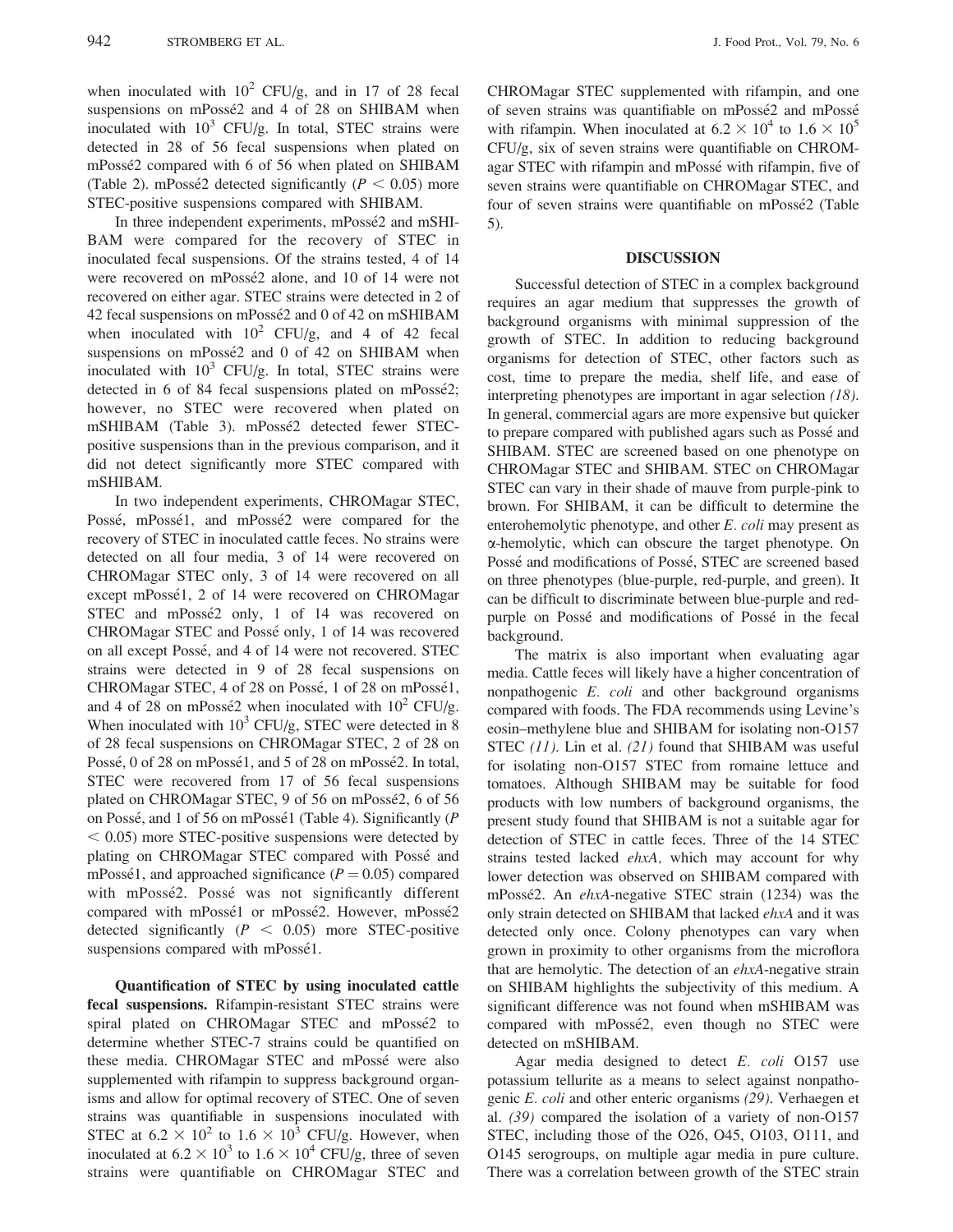| $\ddot{\zeta}$<br>$\overline{a}$                                                                            |                                               |
|-------------------------------------------------------------------------------------------------------------|-----------------------------------------------|
|                                                                                                             |                                               |
| 、くししく・                                                                                                      |                                               |
| a and                                                                                                       |                                               |
| L. 4                                                                                                        |                                               |
| į                                                                                                           |                                               |
| 1000<br>nou                                                                                                 | i                                             |
|                                                                                                             | i<br>i                                        |
| ١<br>of a disk count of any                                                                                 | 11 <i>in</i> inoculater<br>$\frac{1}{2}$<br>ľ |
| i                                                                                                           | $\sim$ cut $\sim$ t                           |
| .<br>Canada<br>ļ                                                                                            | $2.0100 \pm 0.0100$                           |
| i<br>I<br><b>TADIE</b><br>֦֧֦֧֦֧֦֧֦֧֦֧֦֧֦֧֦֧֦֧֦֧֦֧֦֧֧֧֧֧֧֦֧֦֧֦֧֦֧֦֧֦֧֦֧֦֧֧֧֧֚֚֚֚֚֚֚֚֚֚֚֚֚֚֚֚֚֚֚֕֡֘֓֓֓֓֓֓֓֓֓ | ì<br>į<br>J                                   |

|                                                                           |                                                                                                                                                                                                                                                       |                                                                                                                           |                                                                                                                                                                                                                                                                                                                                                                                                                                                                                                |     |      | Positive suspensions/no<br>tested at $102$ , | CFU/g          | tested at $103$ (                                                                                              | Positive suspensions/no<br>CFU/g |                    | Animal (date) <sup><i>p</i></sup> |
|---------------------------------------------------------------------------|-------------------------------------------------------------------------------------------------------------------------------------------------------------------------------------------------------------------------------------------------------|---------------------------------------------------------------------------------------------------------------------------|------------------------------------------------------------------------------------------------------------------------------------------------------------------------------------------------------------------------------------------------------------------------------------------------------------------------------------------------------------------------------------------------------------------------------------------------------------------------------------------------|-----|------|----------------------------------------------|----------------|----------------------------------------------------------------------------------------------------------------|----------------------------------|--------------------|-----------------------------------|
| Strain                                                                    | Serotype <sup>a</sup>                                                                                                                                                                                                                                 | Source                                                                                                                    | $S\mathcal{I}X$                                                                                                                                                                                                                                                                                                                                                                                                                                                                                | eae | ehxA | mPossé2°                                     | <b>NASHIRS</b> | mPossé2                                                                                                        | <b>NASHIRS</b>                   | 4927 (2 Sep. 2014) | 2437 (8 Sep. 2014)                |
| <b>DEC10B</b>                                                             | D26:H1                                                                                                                                                                                                                                                | Human                                                                                                                     | $\mathit{SK}_1$                                                                                                                                                                                                                                                                                                                                                                                                                                                                                |     |      |                                              | 1/2            |                                                                                                                |                                  |                    |                                   |
| 16272                                                                     | <b>D26:H11</b>                                                                                                                                                                                                                                        |                                                                                                                           |                                                                                                                                                                                                                                                                                                                                                                                                                                                                                                |     |      | $\geq$                                       | O <sup>2</sup> | $\overline{1/2}$                                                                                               |                                  |                    |                                   |
| 8227-C8                                                                   |                                                                                                                                                                                                                                                       | Bovine<br>Bovine<br>Bovine<br>Human<br>Bovine<br>Bovine<br>Bovine<br>Human<br>Human<br>Human<br>Bovine<br>Bovine<br>Human | $\begin{array}{l} \mathcal{R}\mathcal{F}_1 \\ \mathcal{R}\mathcal{F}_1 \\ \mathcal{R}\mathcal{F}_1 \\ \mathcal{R}\mathcal{F}_1 \\ \mathcal{R}\mathcal{F}_1 \\ \mathcal{R}\mathcal{F}_1 \\ \mathcal{R}\mathcal{F}_1 \\ \mathcal{R}\mathcal{F}_1 \\ \mathcal{R}\mathcal{F}_1 \\ \mathcal{R}\mathcal{F}_2 \\ \mathcal{R}\mathcal{F}_2 \\ \mathcal{R}\mathcal{F}_2 \\ \mathcal{R}\mathcal{F}_2 \\ \mathcal{R}\mathcal{F}_2 \\ \mathcal{R}\mathcal{F}_2 \\ \mathcal{R}\mathcal{F}_2 \\ \end{array}$ |     |      | $\geq$                                       | $5^{\circ}$    |                                                                                                                | S S S                            |                    |                                   |
| 88-28058                                                                  | $\begin{array}{l} \mathtt{A4:HB} \\ \mathtt{A4:NN} \\ \mathtt{A5:NN} \\ \mathtt{O103:H} \\ \mathtt{O103:N} \\ \mathtt{O111:H11} \\ \mathtt{O111:H11} \\ \mathtt{O111:H11} \\ \mathtt{O111:H11} \\ \mathtt{O111:H11} \\ \mathtt{O111:H11} \end{array}$ |                                                                                                                           |                                                                                                                                                                                                                                                                                                                                                                                                                                                                                                |     |      |                                              |                | 12 22 22 22 22 22 22 22 23 24 25 26 26 27 27 27 27 27 27 27 27 27 27 28 29 20 20 20 20 20 20 20 20 20 20 20 20 |                                  |                    |                                   |
| <b>NT#80</b>                                                              |                                                                                                                                                                                                                                                       |                                                                                                                           |                                                                                                                                                                                                                                                                                                                                                                                                                                                                                                |     |      |                                              | SSSS1SSSSSSS   |                                                                                                                | 12828881188                      |                    |                                   |
|                                                                           |                                                                                                                                                                                                                                                       |                                                                                                                           |                                                                                                                                                                                                                                                                                                                                                                                                                                                                                                |     |      |                                              |                |                                                                                                                |                                  |                    |                                   |
|                                                                           |                                                                                                                                                                                                                                                       |                                                                                                                           |                                                                                                                                                                                                                                                                                                                                                                                                                                                                                                |     |      |                                              |                |                                                                                                                |                                  |                    |                                   |
|                                                                           |                                                                                                                                                                                                                                                       |                                                                                                                           |                                                                                                                                                                                                                                                                                                                                                                                                                                                                                                |     |      |                                              |                |                                                                                                                |                                  |                    |                                   |
|                                                                           |                                                                                                                                                                                                                                                       |                                                                                                                           |                                                                                                                                                                                                                                                                                                                                                                                                                                                                                                |     |      |                                              |                |                                                                                                                |                                  |                    |                                   |
| 236-5<br>8266-1<br>10049<br>104-37<br>DA-37<br>63 GS578620<br>63 GS578620 | 0121:H19                                                                                                                                                                                                                                              |                                                                                                                           |                                                                                                                                                                                                                                                                                                                                                                                                                                                                                                |     |      |                                              |                |                                                                                                                |                                  |                    |                                   |
|                                                                           | 0145:H28                                                                                                                                                                                                                                              |                                                                                                                           |                                                                                                                                                                                                                                                                                                                                                                                                                                                                                                |     |      |                                              |                |                                                                                                                |                                  |                    |                                   |
|                                                                           | 0145:H28                                                                                                                                                                                                                                              |                                                                                                                           | and $stx_2$                                                                                                                                                                                                                                                                                                                                                                                                                                                                                    |     |      |                                              |                |                                                                                                                |                                  |                    |                                   |
| 933                                                                       | O157:H7                                                                                                                                                                                                                                               |                                                                                                                           | and $\textit{str}_2$<br>$\begin{bmatrix} 1 & 0 \\ 0 & 1 \\ 0 & 0 \\ 0 & 0 \\ 0 & 0 \\ 0 & 0 \\ 0 & 0 \\ 0 & 0 \\ 0 & 0 \\ 0 & 0 \\ 0 & 0 \\ 0 & 0 & 0 \\ 0 & 0 & 0 \\ 0 & 0 & 0 \\ 0 & 0 & 0 & 0 \\ 0 & 0 & 0 & 0 \\ 0 & 0 & 0 & 0 \\ 0 & 0 & 0 & 0 & 0 \\ 0 & 0 & 0 & 0 & 0 \\ 0 & 0 & 0 & 0 & 0 \\ 0 & 0 & 0 & 0 & 0 & 0 \\ 0 & 0 & 0 & 0 & 0 & 0 \\ 0 & $                                                                                                                                   |     |      |                                              |                |                                                                                                                |                                  |                    |                                   |
| S2006#1                                                                   | D157:H7                                                                                                                                                                                                                                               |                                                                                                                           | and $\ensuremath{\textit{str}}\xspace_2$<br>$SK_1$                                                                                                                                                                                                                                                                                                                                                                                                                                             |     |      | 12222822228                                  |                |                                                                                                                |                                  |                    |                                   |
| Total                                                                     |                                                                                                                                                                                                                                                       |                                                                                                                           |                                                                                                                                                                                                                                                                                                                                                                                                                                                                                                |     |      | 1/28                                         | 2/28           | 17/28                                                                                                          | 4/28                             |                    |                                   |
| $\frac{1}{2}$                                                             | $\frac{1}{2}$                                                                                                                                                                                                                                         |                                                                                                                           |                                                                                                                                                                                                                                                                                                                                                                                                                                                                                                |     |      |                                              |                |                                                                                                                |                                  |                    |                                   |

NM, nonmotile; NT, not typed.

abc Identification number used as source of feces for inoculation and date of experiment. Poss´e differential agar with 5.0 mg/liter novobiocin and 0.5 mg/liter potassium tellurite.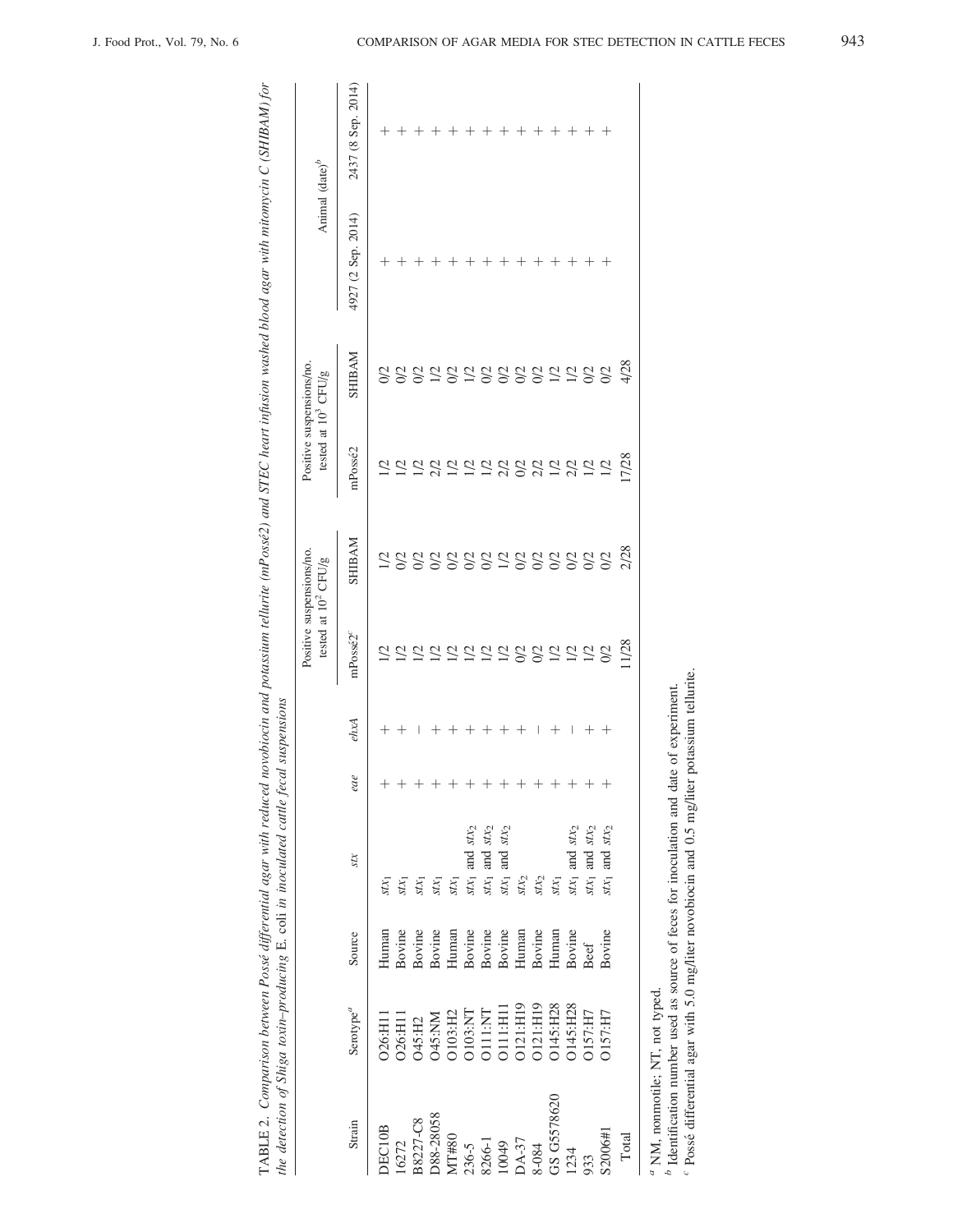|             |                       |             |                            |     |      |                                                                                                                                                                                                                                                                                                                                                                                                                                  | Positive suspensions/no.<br>tested at $10^2$ CFU/g |               | Positive suspensions/no.<br>tested at 10 <sup>3</sup> CFU/g |                     | Animal ${\rm (date)}^b$ |                     |
|-------------|-----------------------|-------------|----------------------------|-----|------|----------------------------------------------------------------------------------------------------------------------------------------------------------------------------------------------------------------------------------------------------------------------------------------------------------------------------------------------------------------------------------------------------------------------------------|----------------------------------------------------|---------------|-------------------------------------------------------------|---------------------|-------------------------|---------------------|
| Strain      | Serotype <sup>a</sup> | Source      | stx                        | eae | ehxA | mPossé2 <sup>c</sup>                                                                                                                                                                                                                                                                                                                                                                                                             | mSHIBAM <sup>d</sup>                               | mPossé2       | <b>mSHIBAM</b>                                              | 4917 (14 Oct. 2014) | 4832 (20 Oct. 2014)     | 4927 (27 Oct. 2014) |
| DEC10B      | <b>D26:H1</b>         | Human       | $\mathfrak{X}_1$           |     |      |                                                                                                                                                                                                                                                                                                                                                                                                                                  |                                                    |               |                                                             |                     |                         |                     |
| 16272       | O26:H11               | Bovine      | $\delta X_1$               |     |      |                                                                                                                                                                                                                                                                                                                                                                                                                                  | $\mathcal{O}$                                      | 1/3           | 0/3                                                         |                     |                         |                     |
| B8227-C8    | <b>O45:H2</b>         | Bovine      | $\mathfrak{sk}_1$          |     |      |                                                                                                                                                                                                                                                                                                                                                                                                                                  | 0/3                                                | $\mathcal{S}$ |                                                             |                     |                         |                     |
| D88-28058   | <b>MN:SFO</b>         | Bovine      | $\mathfrak{X}_1$           |     |      | $\begin{array}{l} \mathbb{S} \ \mathbb{S} \ \mathbb{S} \ \mathbb{S} \ \mathbb{S} \ \mathbb{S} \ \mathbb{S} \ \mathbb{S} \ \mathbb{S} \ \mathbb{S} \ \mathbb{S} \ \mathbb{S} \ \mathbb{S} \ \mathbb{S} \ \mathbb{S} \ \mathbb{S} \ \mathbb{S} \ \mathbb{S} \ \mathbb{S} \ \mathbb{S} \ \mathbb{S} \ \mathbb{S} \ \mathbb{S} \ \mathbb{S} \ \mathbb{S} \ \mathbb{S} \ \mathbb{S} \ \mathbb{S} \ \mathbb{S} \ \mathbb{S} \ \mathbb$ | 0/3                                                | $\mathcal{S}$ | SSSSSSSSSS                                                  |                     |                         |                     |
| MT#80       | O103:H2               | Human       | $SL_1$                     |     |      |                                                                                                                                                                                                                                                                                                                                                                                                                                  | 0/3                                                |               |                                                             |                     |                         |                     |
| 236-5       | <b>D103:NT</b>        | Bovine      | $str1$ and $str2$          |     |      |                                                                                                                                                                                                                                                                                                                                                                                                                                  |                                                    |               |                                                             |                     |                         |                     |
| 8266-1      | <b>DI11:NT</b>        | Bovine      | $str1$ and $str2$          |     |      |                                                                                                                                                                                                                                                                                                                                                                                                                                  |                                                    |               |                                                             |                     |                         |                     |
| 10049       | 0111:111              | Bovine      | $str1$ and $str2$          |     |      |                                                                                                                                                                                                                                                                                                                                                                                                                                  | \$35                                               | SSSSSSS       |                                                             |                     |                         |                     |
| $DA-37$     | 0121:H19              | Human       | $\mathcal{S}\mathcal{U}_2$ |     |      |                                                                                                                                                                                                                                                                                                                                                                                                                                  | 0/3                                                |               |                                                             |                     | $^{\mathrm{+}}$         |                     |
| 8-084       | 0121:H19              | Bovine      | $S\mathcal{U}_2$           |     |      |                                                                                                                                                                                                                                                                                                                                                                                                                                  | 0/3                                                |               |                                                             |                     |                         |                     |
| GS G5578620 | O145:H28              | Human       | $\mathfrak{X}_1$           |     |      |                                                                                                                                                                                                                                                                                                                                                                                                                                  | 0/3                                                |               |                                                             |                     |                         |                     |
| 1234        | D145:H28              | Bovine      | $str1$ and $str2$          |     |      |                                                                                                                                                                                                                                                                                                                                                                                                                                  | 0/3                                                | 0/3           |                                                             |                     |                         |                     |
| 933         | <b>CH37:H7</b>        | <b>Beef</b> | $str1$ and $str2$          |     |      | OS                                                                                                                                                                                                                                                                                                                                                                                                                               | $\mathcal{S}$                                      | $\mathcal{S}$ | 0/3                                                         |                     |                         |                     |
| S2006#1     | D157:H7               | Bovine      | $str1$ and $str2$          |     |      | 0/3                                                                                                                                                                                                                                                                                                                                                                                                                              | $\mathcal{S}$                                      | 0/3           | 0/3                                                         | $^+$                | $^+$                    | $^+$                |
| Total       |                       |             |                            |     |      | 2/42                                                                                                                                                                                                                                                                                                                                                                                                                             | 0/42                                               | 4/42          | 0/42                                                        |                     |                         |                     |

Identification number of steer used as source of feces for inoculation and date of experiment.

 $c$  Possé differential agar with 5.0 mg/liter novobiocin and 0.5 mg/liter potassium tellurite.  $\epsilon$  Possé differential agar with 5.0 mg/liter novobiocin and 0.5 mg/liter potassium tellurite.

 $d$  STEC heart infusion washed blood agar with mitomycin C, 5.0 mg/liter novobiocin, and 0.5 mg/liter potassium tellurite. STEC heart infusion washed blood agar with mitomycin C, 5.0 mg/liter novobiocin, and 0.5 mg/liter potassium tellurite.

TABLE 3. Comparison between Poss´e differential agar with reduced novobiocin and potassium tellurite (mPoss´e2) and STEC heart infusion washed blood agar with mitomycin C, novobiocin, and

TABLE 3. Comparison between Possé differential agar with reduced novobiocin and potassium tellurite (mPossé2) and STEC heart infusion washed blood agar with mitomycin C, novobiocin, and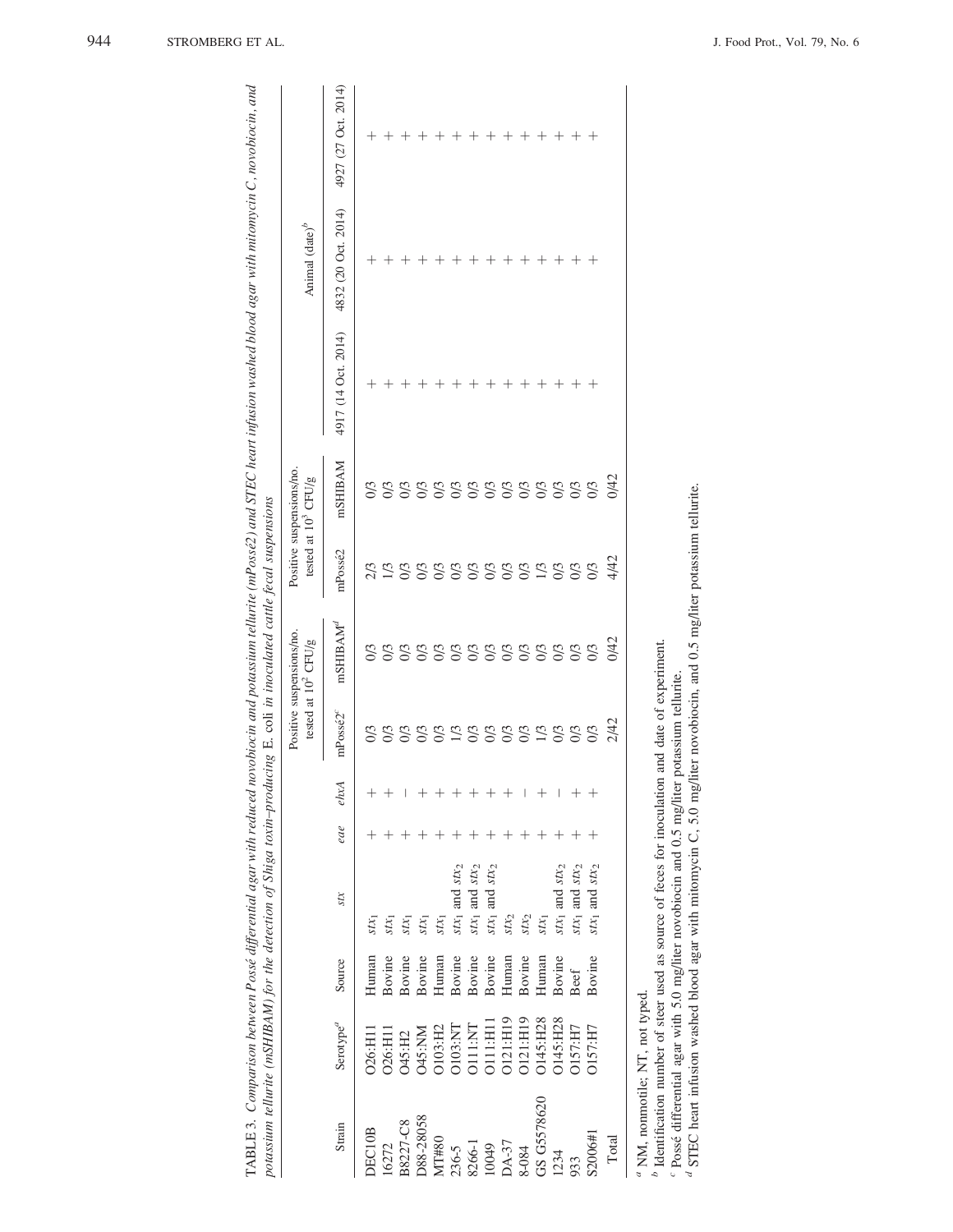| ţ<br>į<br>$\ddot{\phantom{a}}$<br>i<br>I<br>5.55<br>š<br>$\sim$<br>ŝ<br>j<br>$T$ of $T$ $T$ $T$ $T$ $T$<br>Curric<br>I | ļ<br>$\ddot{\phantom{0}}$<br>I<br>¢<br>へんきょう<br>I<br>i |  |
|------------------------------------------------------------------------------------------------------------------------|--------------------------------------------------------|--|
|                                                                                                                        |                                                        |  |

|                                                                  |                       |        |                                                                               |     |             | Positive<br>tested | suspensions/no.<br>at $10^2$ CFU/g              |             |                 | tested at 10 <sup>-3</sup> CFU/g | Positive suspensions/no. |                |                                                                                | Animal (date) <sup><i>b</i></sup> |      |      |
|------------------------------------------------------------------|-----------------------|--------|-------------------------------------------------------------------------------|-----|-------------|--------------------|-------------------------------------------------|-------------|-----------------|----------------------------------|--------------------------|----------------|--------------------------------------------------------------------------------|-----------------------------------|------|------|
|                                                                  |                       |        |                                                                               |     | CHROMagar   |                    |                                                 |             | <b>CHROMaga</b> |                                  |                          |                | 4866                                                                           | 4832                              | 4917 | 4896 |
| Strain                                                           | Serotype <sup>a</sup> | Source | sіх                                                                           | eae | <b>STEC</b> |                    | Possé mPossé1 <sup>c</sup> mPossé2 <sup>d</sup> |             | <b>STEC</b>     |                                  |                          |                | Possé mPossé1 mPossé2 (23 Apr. 2014) (30 Apr. 2014) (6 May 2014) (13 May 2014) |                                   |      |      |
| 16272                                                            | <b>D26:NT</b>         | Bovine | $SLX_1$                                                                       |     |             | ۲J                 | $\Im$                                           | $\Im$       | $\Im$           | S                                | $\Im$                    | $\mathcal{S}$  |                                                                                |                                   |      | ı    |
| <b>DEC10E</b>                                                    | O26:H1                | Bovine | $SX_1$                                                                        |     |             |                    |                                                 |             |                 |                                  |                          |                |                                                                                |                                   |      |      |
| B8227-C8                                                         | <b>O45:H2</b>         | Bovine | $SLX_1$                                                                       |     |             | $\frac{2}{2}$      |                                                 | $rac{2}{5}$ |                 |                                  |                          |                |                                                                                |                                   |      |      |
| D88-28058                                                        | <b>NN:SFO</b>         | Bovine | $SX_1$                                                                        |     |             |                    |                                                 | $rac{2}{5}$ |                 |                                  |                          |                |                                                                                |                                   |      |      |
| 236-5                                                            | D103:NT               | Bovine | $str1$ and $str2$                                                             |     |             | $rac{0}{2}$        |                                                 |             |                 |                                  |                          |                |                                                                                |                                   |      |      |
| RW1372                                                           | D103:H2               | Bovine | $\mathcal{SK}_1$                                                              |     |             | 0/2                |                                                 |             |                 |                                  |                          |                |                                                                                |                                   |      |      |
| 8266-1                                                           | <b>TN:TIC</b>         | Bovine | $\ensuremath{\textit{str}}\xspace_1$ and $\ensuremath{\textit{str}}\xspace_2$ |     |             | 1/2                | SSSSSSSSSSSSS                                   | 2222222     | 12021022881281  | 2882828888888                    | SSSSSSSSSSSSSS           | 12822888881812 |                                                                                | I                                 |      | I    |
| 10049                                                            | 01111111              | Bovine | $str1$ and $str2$                                                             |     |             | 0/2                |                                                 |             |                 |                                  |                          |                |                                                                                | I                                 |      | I    |
| DA-37                                                            | 0121:H19              | Human  | $Stx_2$                                                                       |     |             | 0/2                |                                                 |             |                 |                                  |                          |                |                                                                                |                                   |      |      |
| 8-084                                                            | 0121:H19              | Bovine | $Stx_2$                                                                       |     |             | 0/2                |                                                 |             |                 |                                  |                          |                | I                                                                              |                                   |      |      |
| 1234                                                             | O145:H28              | Bovine | $str1$ and $str2$                                                             |     | $\Im$       | $rac{2}{0}$        |                                                 |             |                 |                                  |                          |                |                                                                                |                                   |      |      |
| B6820-C1                                                         | <b>MN:StIO</b>        | Bovine | SLX <sub>2</sub>                                                              |     | $\Im$       |                    |                                                 |             |                 |                                  |                          |                |                                                                                |                                   |      |      |
| S2006#1                                                          | D157:H7               | Bovine | $\ensuremath{\textit{str}}\xspace_1$ and $\ensuremath{\textit{str}}\xspace_2$ |     | 1/2         | 0/2                |                                                 | 1/2         |                 |                                  |                          |                | I                                                                              |                                   | I    |      |
| S2006#2                                                          | <b>CHECIO</b>         | Bovine | $stx_1$ and $stx_2$                                                           |     | 1/2         |                    | O <sup>2</sup>                                  | 1/2         | $1/2$           |                                  |                          |                | I                                                                              |                                   | I    |      |
| Total                                                            |                       |        |                                                                               |     | 9/28        | 4/28               | 1/28                                            | 4/28        | 8/28            | 2/28                             | 5/28                     | 5/28           |                                                                                |                                   |      |      |
| $\alpha$ MM $\alpha$ and $\alpha$ is in MT $\alpha$ and $\alpha$ |                       |        |                                                                               |     |             |                    |                                                 |             |                 |                                  |                          |                |                                                                                |                                   |      |      |

NM, nonmotile; NT, not typed. NM, nonmotile; NT, not typed.

 $b$  Identification number of steer used as source of feces for inoculation and date of experiment. Identification number of steer used as source of feces for inoculation and date of experiment.

 $\alpha$  Possé differential agar with 5.0 mg/liter novobiocin, 0.05 mg/liter cefixime trihydrate, and 0.15 mg/liter potassium tellurite.<br> $\alpha$  Possé differential agar with 5.0 mg/liter novobiocin and 0.5 mg/liter potassium tel <sup>c</sup> Possé differential agar with 5.0 mg/liter novobiocin, 0.05 mg/liter cefixime trihydrate, and 0.15 mg/liter potassium tellurite.<br><sup>d</sup> Possé differential agar with 5.0 mg/liter novobiocin and 0.5 mg/liter potassium tellur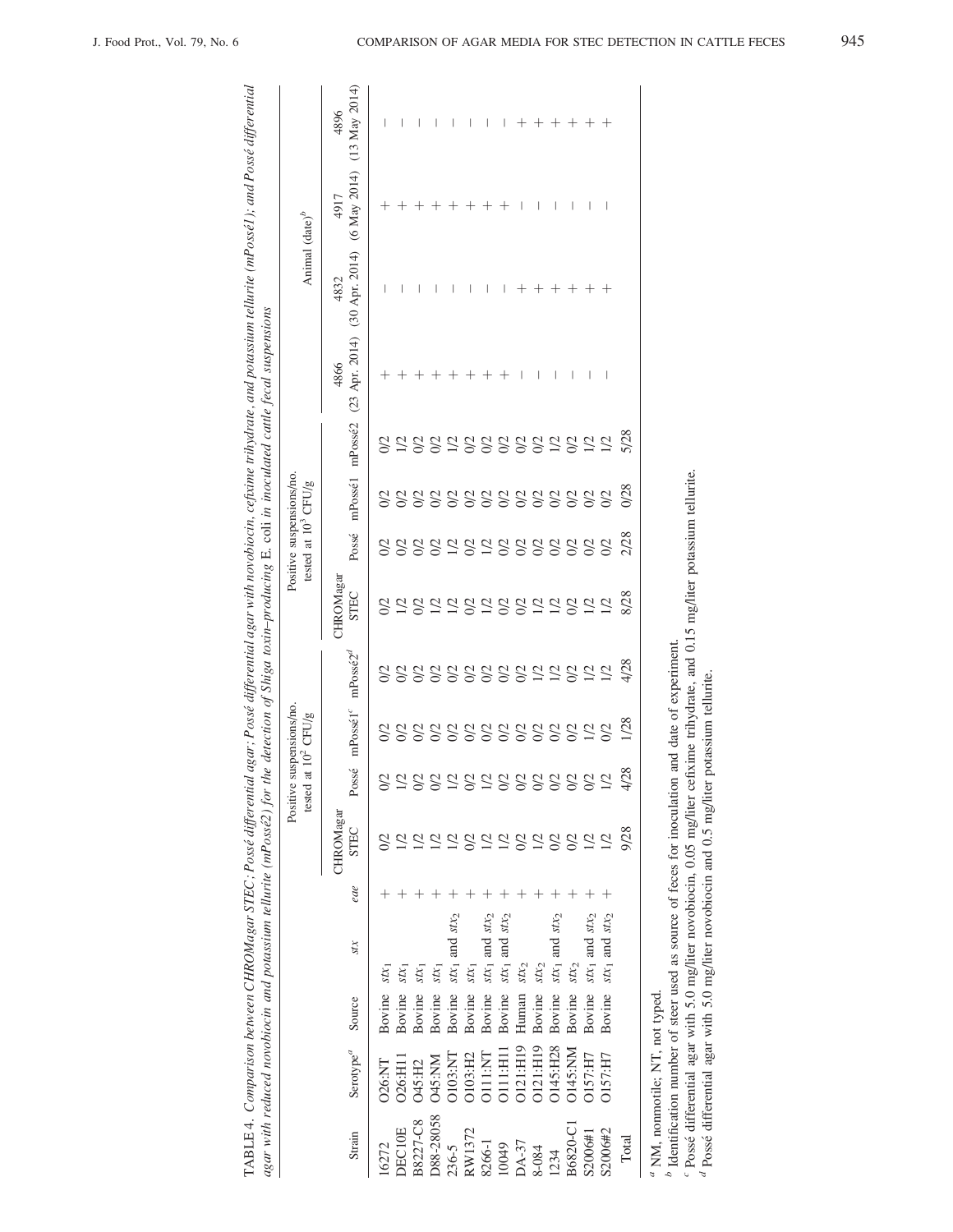| 4532<br>11 Feb. 2015)<br>6393<br>mPossé<br>$+{\rm Ri} f^e$<br>mPossé2 <sup>d</sup><br>CHROMagar<br>STEC+Rif <sup>®</sup><br>$\begin{array}{l} \tt{XQ} \\ \tt{XQ} \\ \tt{XQ} \\ \tt{XQ} \\ \tt{XQ} \\ \tt{XQ} \\ \tt{XQ} \\ \tt{XQ} \\ \tt{XQ} \\ \tt{XQ} \\ \tt{XQ} \\ \tt{XQ} \\ \tt{XQ} \\ \tt{XQ} \\ \tt{XQ} \\ \tt{XQ} \\ \tt{XQ} \\ \tt{XQ} \\ \tt{XQ} \\ \tt{XQ} \\ \tt{XQ} \\ \tt{XQ} \\ \tt{XQ} \\ \tt{XQ} \\ \tt{XQ} \\ \tt{XQ} \\ \tt{XQ} \\ \tt{XQ} \\ \tt{XQ} \\ \tt{XQ} \\ \tt{$<br>CHROMagar<br>$-6 \times 10^4$<br>STEC<br>Inoculum $(CFU/g)$<br>$10^5$<br>$1.0 \times 10^{4}$<br>$1.0 \times 10^{3}$<br>$\overline{O}^4$<br>$\tilde{\mathsf{C}}$<br>ີ⊆<br>فآ<br>$\tilde{\mathsf{C}}$<br>ق<br>10 <sup>2</sup><br>$\bar{\mathsf{C}}$<br>$\tilde{P}$<br>10 <sup>3</sup><br>10 <sup>2</sup><br>$\overline{O}^4$<br>פׁ<br>10 <sup>2</sup><br>$\sum_{i=1}^{n}$<br>$\subseteq$<br>$\times$ 9<br>$1.0 \times$<br>$1.6 \times$<br>$\times$<br>$\times$<br>$9.0 \times$<br>$\times$<br>$\times$<br>$\times$<br>$9.0 \times$<br>$\times$<br>$\times$<br>$\times$<br>$\times$<br>X<br>$\times$<br>X<br>$\times$<br>$\ddot{\circ}$<br>8.8<br>0.6<br>8.8<br>8.8<br>8.9<br>8.9<br>6.2<br>6.2<br>6.2<br>$\overline{L}$<br>8.9<br>7.7<br>7.7<br>Resistance<br>mpin<br>npin<br>Rifampin<br>Rifampin<br>npin<br>Rifampin<br>npın<br>Rifan<br>Rifan<br>Rifan<br>Rifan<br>eae<br>$^{+}$<br>$^{+}$<br>$^{+}$<br>$^{+}$<br>$^{+}$<br>$^{+}$<br>$^{+}$<br>$\ensuremath{\textit{str}}\xspace_1$ and $\ensuremath{\textit{str}}\xspace_2$<br>$\mathit{stx}_1$ and $\mathit{stx}_2$<br>$S\mathcal{I}X$<br>$\mathcal{S}\mathcal{L}\mathcal{N}_{2}$<br>SLX <sub>2</sub><br>$\mathit{SL}_1$<br>$\mathfrak{X} \mathfrak{X}_1$<br>$Stx_1$<br>Human<br>Human<br>Human<br>Human<br>Human<br>Human<br>Salami<br>Source<br>0121:H19<br><b>D145:NM</b><br><b>MN:TIO</b><br>Serotype <sup>a</sup><br>O103:H2<br>O157:H7<br>O26:H11<br><b>O45:H2</b><br>CDC 96-3285<br>CDC 90-3128<br>CDC 97-3068<br>USDA-FSIS<br>Strain<br>380-94<br>JB1-95<br>83-75<br>H30 |  |  |  |  | Estimated CFU/g |  | Animal (date) <sup><i>b</i></sup> |                           |
|---------------------------------------------------------------------------------------------------------------------------------------------------------------------------------------------------------------------------------------------------------------------------------------------------------------------------------------------------------------------------------------------------------------------------------------------------------------------------------------------------------------------------------------------------------------------------------------------------------------------------------------------------------------------------------------------------------------------------------------------------------------------------------------------------------------------------------------------------------------------------------------------------------------------------------------------------------------------------------------------------------------------------------------------------------------------------------------------------------------------------------------------------------------------------------------------------------------------------------------------------------------------------------------------------------------------------------------------------------------------------------------------------------------------------------------------------------------------------------------------------------------------------------------------------------------------------------------------------------------------------------------------------------------------------------------------------------------------------------------------------------------------------------------------------------------------------------------------------------------------------------------------------------------------------------------------------------------------------------------------------------------------------------------|--|--|--|--|-----------------|--|-----------------------------------|---------------------------|
|                                                                                                                                                                                                                                                                                                                                                                                                                                                                                                                                                                                                                                                                                                                                                                                                                                                                                                                                                                                                                                                                                                                                                                                                                                                                                                                                                                                                                                                                                                                                                                                                                                                                                                                                                                                                                                                                                                                                                                                                                                       |  |  |  |  |                 |  |                                   | $(13 \text{ Jan. } 2016)$ |
|                                                                                                                                                                                                                                                                                                                                                                                                                                                                                                                                                                                                                                                                                                                                                                                                                                                                                                                                                                                                                                                                                                                                                                                                                                                                                                                                                                                                                                                                                                                                                                                                                                                                                                                                                                                                                                                                                                                                                                                                                                       |  |  |  |  |                 |  |                                   |                           |
|                                                                                                                                                                                                                                                                                                                                                                                                                                                                                                                                                                                                                                                                                                                                                                                                                                                                                                                                                                                                                                                                                                                                                                                                                                                                                                                                                                                                                                                                                                                                                                                                                                                                                                                                                                                                                                                                                                                                                                                                                                       |  |  |  |  |                 |  |                                   |                           |
|                                                                                                                                                                                                                                                                                                                                                                                                                                                                                                                                                                                                                                                                                                                                                                                                                                                                                                                                                                                                                                                                                                                                                                                                                                                                                                                                                                                                                                                                                                                                                                                                                                                                                                                                                                                                                                                                                                                                                                                                                                       |  |  |  |  |                 |  |                                   |                           |
|                                                                                                                                                                                                                                                                                                                                                                                                                                                                                                                                                                                                                                                                                                                                                                                                                                                                                                                                                                                                                                                                                                                                                                                                                                                                                                                                                                                                                                                                                                                                                                                                                                                                                                                                                                                                                                                                                                                                                                                                                                       |  |  |  |  |                 |  |                                   |                           |
|                                                                                                                                                                                                                                                                                                                                                                                                                                                                                                                                                                                                                                                                                                                                                                                                                                                                                                                                                                                                                                                                                                                                                                                                                                                                                                                                                                                                                                                                                                                                                                                                                                                                                                                                                                                                                                                                                                                                                                                                                                       |  |  |  |  |                 |  |                                   |                           |
|                                                                                                                                                                                                                                                                                                                                                                                                                                                                                                                                                                                                                                                                                                                                                                                                                                                                                                                                                                                                                                                                                                                                                                                                                                                                                                                                                                                                                                                                                                                                                                                                                                                                                                                                                                                                                                                                                                                                                                                                                                       |  |  |  |  |                 |  |                                   |                           |
|                                                                                                                                                                                                                                                                                                                                                                                                                                                                                                                                                                                                                                                                                                                                                                                                                                                                                                                                                                                                                                                                                                                                                                                                                                                                                                                                                                                                                                                                                                                                                                                                                                                                                                                                                                                                                                                                                                                                                                                                                                       |  |  |  |  |                 |  |                                   |                           |
|                                                                                                                                                                                                                                                                                                                                                                                                                                                                                                                                                                                                                                                                                                                                                                                                                                                                                                                                                                                                                                                                                                                                                                                                                                                                                                                                                                                                                                                                                                                                                                                                                                                                                                                                                                                                                                                                                                                                                                                                                                       |  |  |  |  |                 |  |                                   |                           |
|                                                                                                                                                                                                                                                                                                                                                                                                                                                                                                                                                                                                                                                                                                                                                                                                                                                                                                                                                                                                                                                                                                                                                                                                                                                                                                                                                                                                                                                                                                                                                                                                                                                                                                                                                                                                                                                                                                                                                                                                                                       |  |  |  |  |                 |  |                                   |                           |
|                                                                                                                                                                                                                                                                                                                                                                                                                                                                                                                                                                                                                                                                                                                                                                                                                                                                                                                                                                                                                                                                                                                                                                                                                                                                                                                                                                                                                                                                                                                                                                                                                                                                                                                                                                                                                                                                                                                                                                                                                                       |  |  |  |  |                 |  |                                   |                           |
|                                                                                                                                                                                                                                                                                                                                                                                                                                                                                                                                                                                                                                                                                                                                                                                                                                                                                                                                                                                                                                                                                                                                                                                                                                                                                                                                                                                                                                                                                                                                                                                                                                                                                                                                                                                                                                                                                                                                                                                                                                       |  |  |  |  |                 |  |                                   |                           |
|                                                                                                                                                                                                                                                                                                                                                                                                                                                                                                                                                                                                                                                                                                                                                                                                                                                                                                                                                                                                                                                                                                                                                                                                                                                                                                                                                                                                                                                                                                                                                                                                                                                                                                                                                                                                                                                                                                                                                                                                                                       |  |  |  |  |                 |  |                                   |                           |
|                                                                                                                                                                                                                                                                                                                                                                                                                                                                                                                                                                                                                                                                                                                                                                                                                                                                                                                                                                                                                                                                                                                                                                                                                                                                                                                                                                                                                                                                                                                                                                                                                                                                                                                                                                                                                                                                                                                                                                                                                                       |  |  |  |  |                 |  |                                   |                           |
|                                                                                                                                                                                                                                                                                                                                                                                                                                                                                                                                                                                                                                                                                                                                                                                                                                                                                                                                                                                                                                                                                                                                                                                                                                                                                                                                                                                                                                                                                                                                                                                                                                                                                                                                                                                                                                                                                                                                                                                                                                       |  |  |  |  |                 |  |                                   |                           |
|                                                                                                                                                                                                                                                                                                                                                                                                                                                                                                                                                                                                                                                                                                                                                                                                                                                                                                                                                                                                                                                                                                                                                                                                                                                                                                                                                                                                                                                                                                                                                                                                                                                                                                                                                                                                                                                                                                                                                                                                                                       |  |  |  |  |                 |  |                                   |                           |
|                                                                                                                                                                                                                                                                                                                                                                                                                                                                                                                                                                                                                                                                                                                                                                                                                                                                                                                                                                                                                                                                                                                                                                                                                                                                                                                                                                                                                                                                                                                                                                                                                                                                                                                                                                                                                                                                                                                                                                                                                                       |  |  |  |  |                 |  |                                   |                           |
|                                                                                                                                                                                                                                                                                                                                                                                                                                                                                                                                                                                                                                                                                                                                                                                                                                                                                                                                                                                                                                                                                                                                                                                                                                                                                                                                                                                                                                                                                                                                                                                                                                                                                                                                                                                                                                                                                                                                                                                                                                       |  |  |  |  |                 |  |                                   |                           |
|                                                                                                                                                                                                                                                                                                                                                                                                                                                                                                                                                                                                                                                                                                                                                                                                                                                                                                                                                                                                                                                                                                                                                                                                                                                                                                                                                                                                                                                                                                                                                                                                                                                                                                                                                                                                                                                                                                                                                                                                                                       |  |  |  |  |                 |  |                                   |                           |
|                                                                                                                                                                                                                                                                                                                                                                                                                                                                                                                                                                                                                                                                                                                                                                                                                                                                                                                                                                                                                                                                                                                                                                                                                                                                                                                                                                                                                                                                                                                                                                                                                                                                                                                                                                                                                                                                                                                                                                                                                                       |  |  |  |  |                 |  |                                   |                           |
|                                                                                                                                                                                                                                                                                                                                                                                                                                                                                                                                                                                                                                                                                                                                                                                                                                                                                                                                                                                                                                                                                                                                                                                                                                                                                                                                                                                                                                                                                                                                                                                                                                                                                                                                                                                                                                                                                                                                                                                                                                       |  |  |  |  |                 |  |                                   |                           |
|                                                                                                                                                                                                                                                                                                                                                                                                                                                                                                                                                                                                                                                                                                                                                                                                                                                                                                                                                                                                                                                                                                                                                                                                                                                                                                                                                                                                                                                                                                                                                                                                                                                                                                                                                                                                                                                                                                                                                                                                                                       |  |  |  |  |                 |  |                                   |                           |

 $\prescript{a}{\text{NM}}$  , nonmotile. NM, nonmotile.

 $b$  Identification number of steer used as source of feces for inoculation and date of experiment. Identification number of steer used as source of feces for inoculation and date of experiment. CHROMagar STEC without the supplement and with 100 mg/liter rifampin. CHROMagar STEC without the supplement and with 100 mg/liter rifampin.

 $d$  Possé differential agar with 5.0 mg/liter novobiocin and 0.5 mg/liter potassium tellurite.<br>  $\frac{d}{dx}$  Possé differential agar without novobiocin and potassium tellurite and with 100 mg/liter rifampin.

<sup>a</sup> Possé differential agar with 5.0 mg/liter novobiocin and 0.5 mg/liter potassium tellurite.<br><sup>e</sup> Possé differential agar without novobiocin and potassium tellurite and with 100 mg/liter rifampin.<br><sup>f</sup> NQ, not quantifiable

 $\frac{1}{2}$  NQ, not quantifiable.<br><sup>8</sup> Quantifiable from one of two plates. <sup>g</sup> Quantifiable from one of two plates.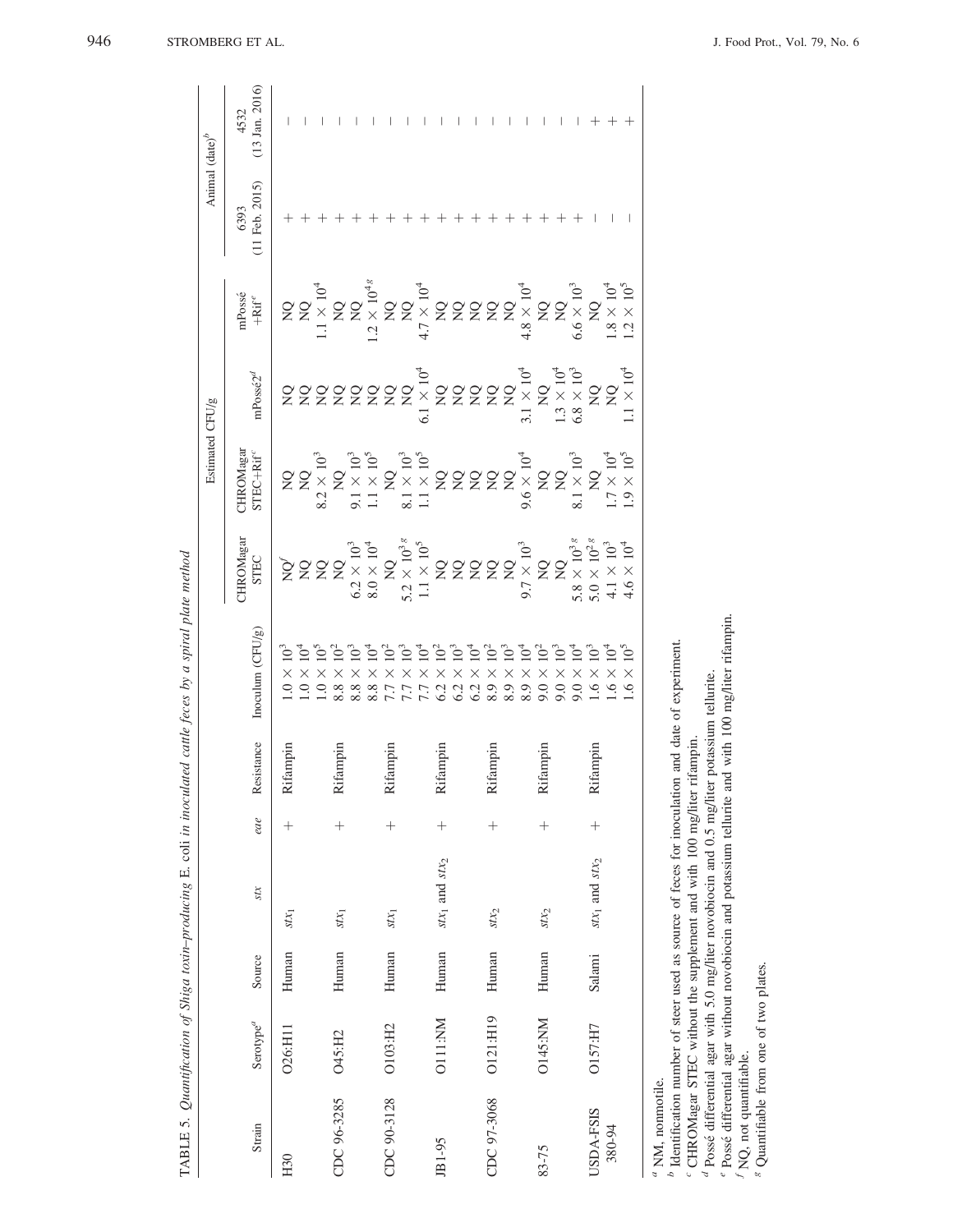on Possé and CHROMagar STEC with the presence of the tellurite resistance gene  $terB$  (39). The agars tested in this study had a range of potassium tellurite concentrations from 0.15 to 2.50 mg/liter or an unknown concentration in CHROMagar STEC. mPossé2, which had higher levels of potassium tellurite, detected significantly more STECpositive fecal suspensions compared with mPosse1. The ´ addition of cefixime as in mPossé1 was used previously to suppress the growth of *Proteus* spp. without suppressing growth of STEC  $(15)$ . mPossé1 had concentrations of potassium tellurite, novobiocin, and cefixime as recommended by the USDA-FSIS Microbiology Laboratory Guidebook for detection and isolation of non-O157 STEC on modified Rainbow agar (38). A higher level of potassium tellurite may increase the detection rate of STEC through suppression of nontarget organisms.

CHROMagar STEC has been evaluated on human stool samples (13) and in pure cultures and beef (12, 40). In stool samples, 82% of samples that were Shiga toxin positive were recoverable on CHROMagar STEC (13). Gill et al. (12) found lower recovery concentrations on CHROMagar STEC in pure culture and in inoculated beef compared with brain heart infusion agar. These results suggest that some STEC may be inhibited on CHROMagar STEC. In a separate study (40), the use of CHROMagar STEC resulted in a greater recovery rate of cold-stressed STEC (7 days at  $4^{\circ}$ C) in inoculated ground beef compared with recovery on ChromID EHEC agar. Strains are likely to undergo temperature and acid stress through food processing steps or in the environment, making the recovery of sublethally injured cells important. The present study found that some STEC could not be recovered from enriched fecal suspensions on CHROMagar STEC or other agars tested.

Different animals used to obtain fecal suspensions as well as different strains may account for differences in recovery rates between experiments when the same agar was used. Strain-to-strain variation was observed in this study among STEC strains and within STEC of the same serogroup. Variation in STEC strains has been reported previously when comparing detection methods (18, 40). Variation between strain pairs of the same serogroup could be due to possession or lack of *ehxA*, which would influence detection on SHIBAM. Variable recovery rates could also be due to differences in susceptibility to antimicrobials such as potassium tellurite, which was previously found to influence STEC detection (18, 39). Overall, a high false-negative rate was observed, ranging from 39.3 to 100% depending on the media type and inoculum concentration. For a given inoculum concentration and agar comparison, CHROMagar STEC and mPossé2 had relatively low false-negative rates of 39.3 and 67.9%, respectively, while mPossé1 and mSHIBAM had a false-negative rate of 100% in at least one instance. A false-negative test in epidemiological studies would lead to underestimation of STEC prevalence and more dangerously could lead to contaminated products being sold to consumers by the food industry.

In addition to detection of STEC, concentration estimates are important in assessing the risk of STEC. CHROMagar O157 has been used in spiral plate quantification of STEC O157  $(3, 28)$ , and mPossé2 has been used to quantify STEC in feces, hide, and carcass samples (34). To our knowledge, this is the first report of the use of CHROMagar STEC for spiral plate quantification of STEC-7. For most fecal suspensions, quantification by spiral plating underestimated the concentration of STEC or did not quantify STEC. Even when rifampin was supplemented in the agar media to reduce background organisms, STEC were infrequently enumerated at their true values. In a few suspensions, STEC strains were enumerated at slightly higher concentrations by using CHROMagar STEC with or without rifampin and mPossé with rifampin compared with the inoculum level. Testing of more colonies may give a more accurate concentration value. Although the spiral plate method used here only tested 10 colonies from an agar plate, the benefit of using this approach is that it can test whether multiple genes originate from one organism, unlike current real-time PCR assays  $(1, 7, 31)$ . Most suspensions were quantifiable when concentrations were above  $10^4$  CFU/g. Strain-to-strain variation was observed as the STEC O111 strain was not quantifiable at the levels tested compared with other strains tested that were quantifiable on at least one media using the highest inoculum level. These results suggest that some strains can be quantified by spiral plating on CHROMagar STEC or mPossé2, but their enumeration may be underestimated.

In conclusion, there is no single optimal agar medium for detection of STEC-7 in cattle feces. Although this study suggests that CHROMagar STEC and mPossé2 detect more STEC-positive fecal suspensions compared with other agar media tested, some STEC strains remained undetected when using these media. In addition, this study established that CHROMagar STEC and mPossé2 could be used to quantify STEC-7 in cattle feces. Further studies are needed to determine the optimum antimicrobial concentrations in agar media for detection of STEC-7.

#### ACKNOWLEDGMENTS

The authors thank Drs. John Luchansky, Shannon Manning, and David Renter for providing strains. This material is based upon work that is supported by the National Institute of Food and Agriculture, U.S. Department of Agriculture, under award 2012-68003-30155.

#### REFERENCES

- 1. Ahmed, W., P. Gyawali, and S. Toze. 2015. Quantitative PCR measurements of Escherichia coli including Shiga toxin-producing E. coli (STEC) in animal feces and environmental waters. Environ. Sci. Technol. 49:3084–3090.
- 2. Bai, J., Z. D. Paddock, X. Shi, S. Li, B. An, and T. G. Nagaraja. 2012. Applicability of a multiplex PCR to detect the seven major Shiga toxin-producing Escherichia coli based on genes that code for serogroup-specific O-antigens and major virulence factors in cattle feces. Foodborne Pathog. Dis. 9:541–548.
- 3. Berry, E. D., and J. E. Wells. 2008. A direct plating method for estimating populations of Escherichia coli O157 in bovine manure and manure-based materials. J. Food Prot. 71:2233–2238.
- 4. Blais, B. W., M. Gauthier, M. Descheênes, and G. Huszczynski. 2012. Polyester cloth-based hybridization array system for identification of enterohemorrhagic Escherichia coli serogroups O26, O45, O103, O111, O121, O145, and O157. J. Food Prot. 75:1691–1697.
- 5. Blanco, M., J. E. Blanco, A. Mora, G. Dahbi, M. P. Alonso, E. A. González, M. I. Bernárdez, and J. Blanco. 2004. Serotypes, virulence genes, and intimin types of Shiga toxin (verotoxin)-producing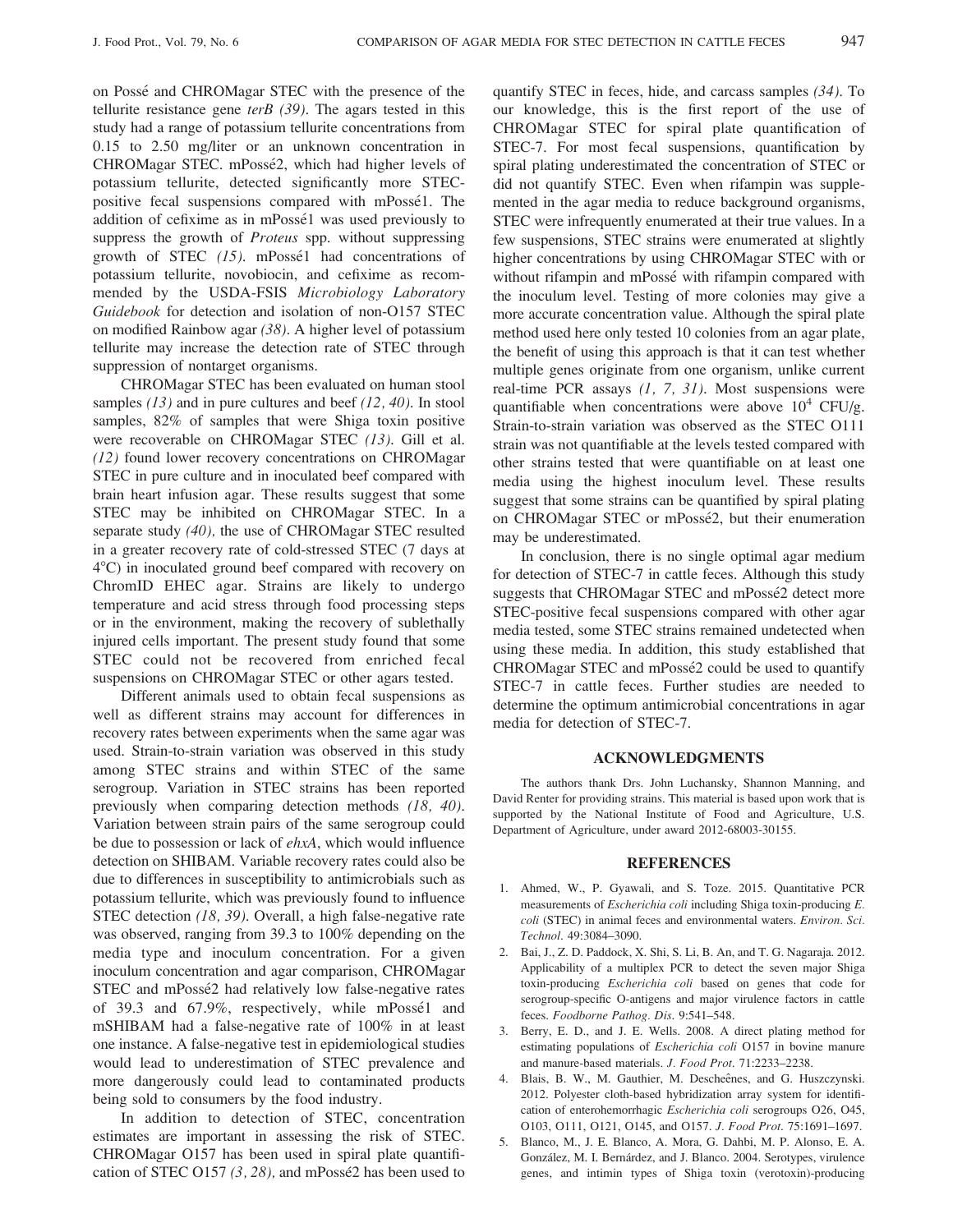Escherichia coli isolates from cattle in Spain and identification of a new intimin variant gene (eae-ξ). J. Clin. Microbiol. 42:645–651.

- 6. Brooks, J. T., E. G. Sowers, J. G. Wells, K. D. Greene, P. M. Griffin, R. M. Hoekstra, and N. A. Strockbine. 2005. Non-O157 Shiga toxinproducing Escherichia coli infections in the United States, 1983– 2002. J. Infect. Dis. 192:1422–1429.
- 7. Conrad, C. C., K. Stanford, T. A. McAllister, J. Thomas, and T. Reuter. 2014. Further development of sample preparation and detection methods for O157 and the top 6 non-O157 STEC serogroups in cattle feces. J. Microbiol. Methods 105:22–30.
- 8. Duffy, G., C. M. Burgess, and D. J. Bolton. 2014. A review of factors that affect transmission and survival of verocytotoxigenic Escherichia coli in the European farm to fork beef chain. Meat Sci. 97:375-383.
- 9. Ekong, P. S., M. W. Sanderson, and N. Cernicchiaro. 2015. Prevalence and concentration of Escherichia coli O157 in different seasons and cattle types processed in North America: a systematic review and meta-analysis of published research. Prev. Vet. Med. 121:74–85.
- 10. Erickson, M. C., and M. P. Doyle. 2007. Food as a vehicle for transmission of Shiga toxin–producing Escherichia coli. J. Food Prot. 70:2426–2449.
- 11. Feng, P., S. D. Weagant, and K. Jinneman. 2011. Diarrheagenic Escherichia coli, chap. 4A. In R. I. Merker (ed.), Bacteriological analytical manual, 8th ed. Revision A. U.S. Food and Drug Administration, College Park, MD. Available at: http://www.fda. gov/food/foodscienceresearch/laboratorymethods/ucm2006949.htm. Accessed 20 July 2015.
- 12. Gill, A., G. Huszczynski, M. Gauthier, and B. Blais. 2014. Evaluation of eight agar media for the isolation of Shiga toxin-producing Escherichia coli. J. Microbiol. Methods 96:6–11.
- 13. Gouali, M., C. Ruckly, I. Carle, M. Lejay-Collin, and F. X. Weill. 2013. Evaluation of CHROMagar STEC and STEC O104 chromogenic agar media for detection of Shiga toxin-producing Escherichia coli in stool specimens. J. Clin. Microbiol. 51:894–900.
- 14. Gould, L. H., R. K. Mody, K. L. Ong, P. Clogher, A. B. Cronquist, K. N. Garman, S. Lathrop, C. Medus, N. L. Spina, T. H. Webb, P. L. White, K. Wymore, R. E. Gierke, B. E. Mahon, and P. M. Griffin; Emerging Infections Program Foodnet Working Group. 2013. Increased recognition of non-O157 Shiga toxin-producing Escherichia coli infections in the United States during 2000-2010: epidemiologic features and comparison with E. coli O157 infections. Foodborne Pathog. Dis. 10:456–460.
- 15. Hussein, H. S., L. M. Bollinger, and M. R. Hall. 2008. Growth and enrichment medium for detection and isolation of Shiga toxin– producing Escherichia coli in cattle feces. J. Food Prot. 71:927–933.
- 16. Kalchayanand, N., T. M. Arthur, J. M. Bosilevac, J. E. Wells, and T. L. Wheeler. 2013. Chromogenic agar medium for detection and isolation of Escherichia coli serogroups O26, O45, O103, O111, O121, and O145 from fresh beef and cattle feces. J. Food Prot. 76:192–199.
- 17. Karmali, M. A., V. Gannon, and J. M. Sargeant. 2010. Verocytotoxinproducing Escherichia coli (VTEC). Vet. Microbiol. 27:360–370.
- 18. Kase, J. A., A. Maounounen-Laasri, I. Son, A. Lin, and T. S. Hammack. 2015. Comparison of eight different agars for the recovery of clinically relevant non-O157 Shiga toxin-producing Escherichia coli from baby spinach, cilantro, alfalfa sprouts and raw milk. Food Microbiol. 46:280–287.
- 19. Klein, E. J., J. R. Stapp, C. R. Clausen, D. R. Boster, J. G. Wells, X. Qin, D. L. Swerdlow, and P. I. Tarr. 2002. Shiga toxin-producing Escherichia coli in children with diarrhea: a prospective point-of-care study. J. Pediatr. 141:172–177.
- 20. Krishnan, C., V. A. Fitzgerald, S. J. Dakin, and R. J. Behme. 1987. Laboratory investigation of outbreak of hemorrhagic colitis caused by Escherichia coli O157:H7. J. Clin. Microbiol. 25:1043–1047.
- 21. Lin, A., L. Nguyen, L. M. Clotilde, J. A. Kase, I. Son, and C. R. Lauzon. 2012. Isolation of Shiga toxin-producing Escherichia coli from fresh produce using STEC heart infusion washed blood agar with mitomycin-C. J. Food Prot. 75:2028–2030.
- 22. Luedtke, B. E., J. L. Bono, and J. M. Bosilevac. 2014. Evaluation of real time PCR assays for the detection and enumeration of

enterohemorrhagic Escherichia coli directly from cattle feces. J. Microbiol. Methods 105:72–79.

- 23. March, S. B., and S. Ratnam. 1986. Sorbitol-MacConkey medium for detection of Escherichia coli O157:H7 associated with hemorrhagic colitis. J. Clin. Microbiol. 23:869–872.
- 24. Medina, M. B., W. L. Shelver, P. M. Fratamico, L. Fortis, G. Tillman, N. Narang, W. C. Cray, Jr., E. Esteban, and A. Debroy. 2012. Latex agglutination assays for detection of non-O157 Shiga toxin– producing Escherichia coli serogroups O26, O45, O103, O111, O121, and O145. J. Food Prot. 75:819–826.
- 25. Monday, S. R., A. Beisaw, and P. C. Feng. 2007. Identification of Shiga toxigenic Escherichia coli seropathotypes A and B by multiplex PCR. Mol. Cell. Probes 21:308–311.
- 26. Noll, L. W., P. B. Shridhar, D. M. Dewsbury, X. Shi, N. Cernicchiaro, D. G. Renter, and T. G. Nagaraja. 2015. A comparison of culture- and PCR-based methods to detect six major non-O157 serogroups of Shiga toxin-producing Escherichia coli in cattle feces. PLoS One 10:e0135446.
- 27. Possé, B., L. De Zutter, M. Heyndrickx, and L. Herman. 2008. Novel differential and confirmation plating media for Shiga toxin-producing Escherichia coli serotypes O26, O103, O111, O145 and sorbitolpositive and -negative O157. FEMS Microbiol. Lett. 282:124–131.
- 28. Robinson, S. E., E. J. Wright, N. J. Williams, C. A. Hart, and N. P. French. 2004. Development and application of a spiral plating method for the enumeration of Escherichia coli O157 in bovine faeces. J. Appl. Microbiol. 97:581–589.
- 29. Sanderson, M. W., J. M. Gay, D. D. Hancock, C. C. Gay, L. K. Fox, and T. E. Besser. 1995. Sensitivity of bacteriologic culture for detection of Escherichia coli O157:H7 in bovine feces. J. Clin. Microbiol. 33:2616–2619.
- 30. Scallan, E., R. M. Hoekstra, F. J. Angulo, R. V. Tauxe, M. A. Widdowson, S. L. Roy, J. L. Jones, and P. M. Griffin. 2011. Foodborne illness acquired in the United States–major pathogens. Emerg. Infect. Dis. 17:7–15.
- 31. Shridhar, P. B., L. W. Noll, X. Shi, B. An, N. Cernicchiaro, D. G. Renter, T. G. Nagaraja, and J. Bai. 2016. Multiplex quantitative PCR assays for the detection and quantification of the six major non-O157 Escherichia coli serogroups in cattle feces. J. Food Prot. 79:66–74.
- 32. Simor, A. E., C. Watt, and D. E. Low. 1990. The isolation rate of Escherichia coli O157:H7 in Toronto and surrounding communities. Can. J. Infect. Dis. 1:23–27.
- 33. Stromberg, Z. R., N. W. Baumann, G. L. Lewis, N. J. Sevart, N. Cernicchiaro, D. G. Renter, D. B. Marx, R. K. Phebus, and R. A. Moxley. 2015. Prevalence of enterohemorrhagic Escherichia coli O26, O45, O103, O111, O121, O145, and O157 on hides and preintervention carcass surfaces of feedlot cattle at harvest. Foodborne Pathog. Dis. 12:631–638.
- 34. Stromberg, Z. R., G. L. Lewis, S. S. Aly, T. W. Lehenbauer, J. M. Bosilevac, N. Cernicchiaro, and R. A. Moxley. 2016. Prevalence and level of enterohemorrhagic Escherichia coli in culled dairy cows at harvest. J. Food Prot. 79:421–431.
- 35. Stromberg, Z. R., G. L. Lewis, D. B. Marx, and R. A. Moxley. 2015. Comparison of enrichment broths for supporting growth of Shiga toxin-producing Escherichia coli. Curr. Microbiol. 71:214–219.
- 36. Thorpe, C. M. 2004. Shiga toxin-producing Escherichia coli infection. Clin. Infect. Dis. 38:1298–1303.
- 37. U.S. Department of Agriculture, Food Safety and Inspection Service. 2012. Shiga toxin-producing Escherichia coli in certain raw beef products. Available at: http://www.fsis.usda.gov/OPPDE/rdad/ FRPubs/2010-0023FRN.pdf. Accessed 4 March 2015.
- 38. U.S. Department of Agriculture, Food Safety and Inspection Service. 2014. Detection and isolation of non-O157 Shiga toxin-producing Escherichia coli (STEC) from meat products and carcass and environmental sponges. Available at: http://www.fsis.usda.gov/wps/ wcm/connect/7ffc02b5-3d33-4a79-b50c-81f208893204/MLG-5B. pdf?MOD=AJPERES. Accessed 20 July 2015.
- 39. Verhaegen, B., K. De Reu, M. Heyndrickx, and L. De Zutter. 2015. Comparison of six chromogenic agar media for the isolation of a broad variety of non-O157 Shigatoxin-producing Escherichia coli